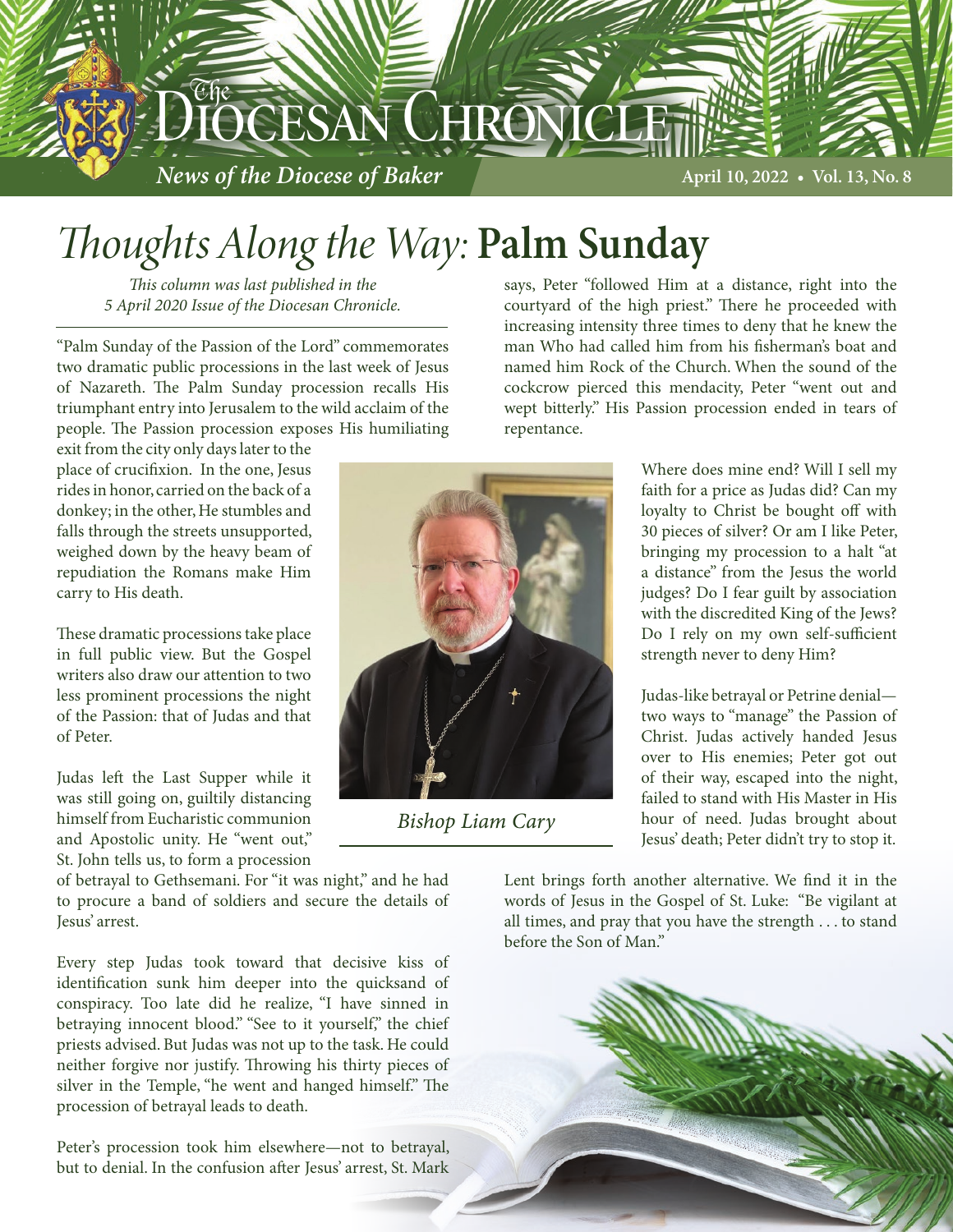# **Priestly Ordination Anniversaries**

*Congratulations to the following as they celebrate their ordination anniversaries in April.*

#### **Reverend Thomas Polimetla**

*Our Lady of Mt. Carmel, Chiloquin*...............April 20, 2004

| Reverend Shiju Thuruthiyil   |  |
|------------------------------|--|
|                              |  |
| <b>Reverend Sibi Poulose</b> |  |

*Saint Edward, Sisters* .......................................April 23, 2009

*We are most grateful for the years of service of all our priests and bishop. Please keep them in your daily prayers.*

## **Pastoral Assignments**

*Bishop Liam Cary announces the following assignments:*

#### **Fr. Thomas Puduppulliparamban CMI**,

will conclude his assignment as Pastor of St. Katherine Church in Enterprise, OR, and of St. Pius X Church in Wallowa, OR, on April 28, 2022, and return to his Order in India.

**Fr. Noby Thomas** is assigned as Administratorof St. Katherine Church in Enterprise, OR, and St. Pius X Church in Wallowa, OR, effective April 29, 2022.

*Bishop Cary extends his gratitude to Fr. Thomas for his years of service to the Diocese of Baker and sends him home with the prayers of the entire Diocese.*

## **Bishop Cary's Schedule**

### **Confirmation Schedules**

#### **April 18**

**7:00 p.m.** Our Lady of the Valley, La Grande

**April 19 7:00 p.m.** St. Francis of Assisi, Milton-Freewater

**April 20 7:00 p.m.** St. Andrew Mission, Pendleton

**April 21 7:00 p.m.** St. Mary, Pendleton

**April 22 7:00 p.m.** Our Lady of Guadalupe, Boardman

#### **April 23**

**5:00 p.m.** Our Lady of Angels, Hermiston **7:00 p.m.** Our Lady of Angels, Hermiston

#### **April 24**

**9:00 a.m.** Our Lady of Angels, Hermiston **11:00 a.m.** Our Lady of Angels, Hermiston

### **Other Services**

**April 10 - 9:00 a.m.** Mass, Sisters

**April 11 - 6:00 p.m.** Penance Service

**April 14-17** Holy Week and Easter, St. Francis de Sales Cathedral, Baker City

#### **April 20**

**9:00 a.m.** Mass at Eastern Oregon Correctional Institution

**Hostannia** Today is Palm Sunday, which marks Jesus' triumphal entry into Jerusalem. Hoy es el Domingo de Ramos que celebra entrada triunfal de Jesús a Jerusalén.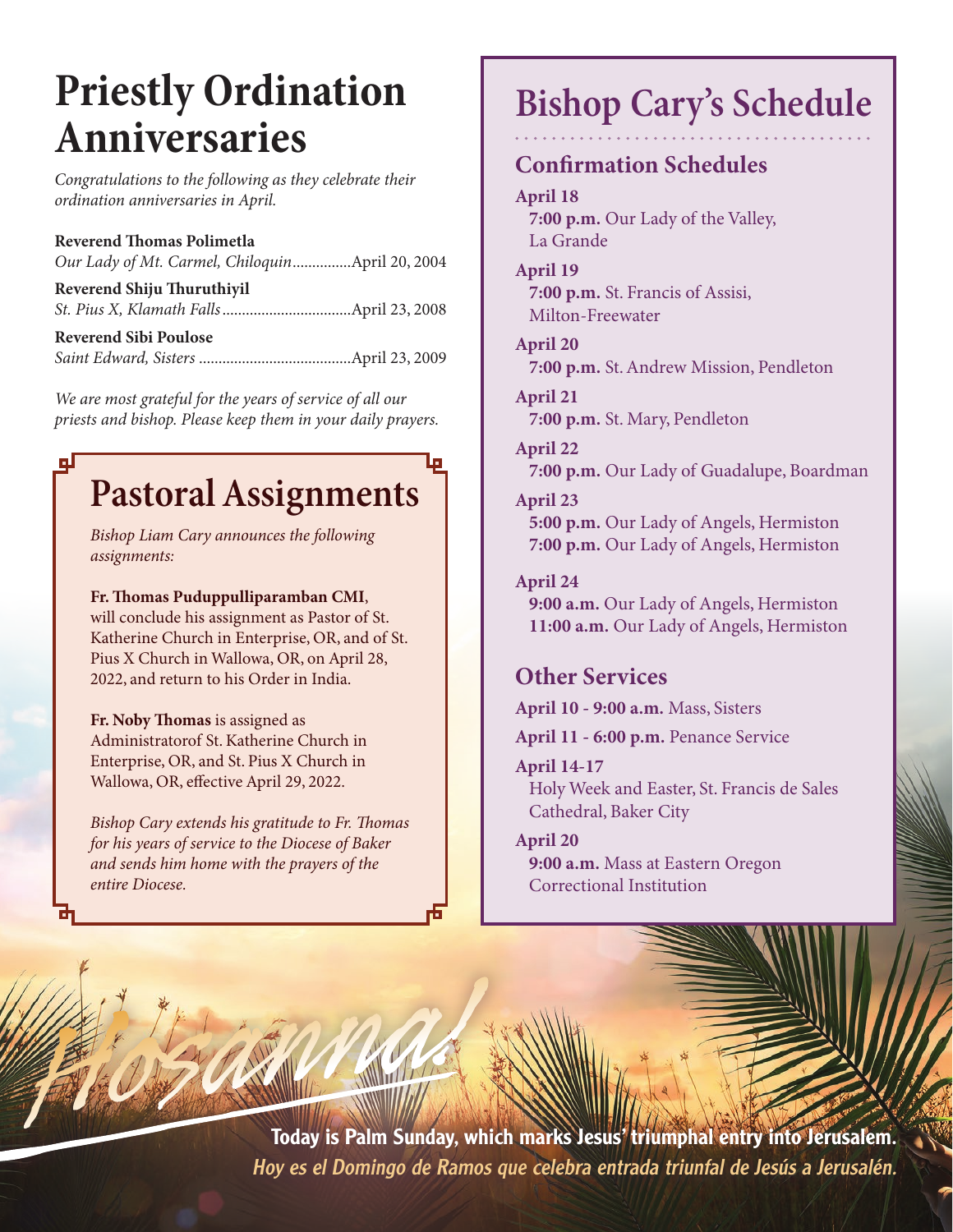Diocese *of* Baker

### **APRIL is Child Abuse Prevention Month**

*Diocese of Baker - Protection of Children and Vulnerable Adults*

Throughout the Gospel, Christ calls upon His followers to care for the most vulnerable among us. Child Abuse Prevention Month reminds usto be instruments of justice, working for the common good of all, which includes the protection of children. Report all allegations or incidents of abuse by anyone against a minor immediately to the civil authorities.

#### *After reporting abuse involving a minor to civil authorities please contact:*

Leah Bickett, Diocese of Baker *Safe Environment Coordinator* **leah@dioceseofbaker.org** | **541.388.4004**

*Reporting Misconduct (sexual or otherwise) involving clergy to adults:* Very Rev. Richard O. Fischer, VG **frfischer@dioceseofbaker.org** | **541.891.9015**

*Reporting allegations against a priest, deacon or seminarian, please contact:* Angelina Montoya, MD *Victim's Assistance Coordinator* **541.678.5652**

#### *Reporting Sexual Misconduct involving a Bishop please contact:*

Catholic Bishop Abuse Reporting Service (CBARS) **800.276.1562** | website: **ReportBishopAbuse.org**

## **ABRIL es el Mes de la Prevención del Abuso de Menores**

*Diócese de Baker - Protección de los Niños de Dios y Adultos Vulnerables*

A lo largo del Evangelio, Cristo pide a sus seguidores que se ocupen de los más vulnerables entre nosotros. El mes de la Prevencióndel Abuso Infantil nos recuerda ser instrumentos de justicia, trabajando por el bien común de todos,que incluye laprotección de los niños.Reportetodas las acusaciones o incidentes de abuso por parte de cualquier persona contra un menor de inmediatamentea las autoridades civiles.

*Después de reportarel abuso que involucre a un menor alas autoridades civiles, comuníquese con:* Leah Bickett, Diócesede Baker *Coordinador de Protección delos Niños de Dios*

**leah@dioceseofbaker.org** | **541.388.4004**

*Reportando Faltas de Conducta(sexual u otras) que involucreal clerohacia adultos:* Muy Rev. Richard O. Fischer, VG **frfischer@dioceseofbaker.org** | **541.891.9015**

*Para alegaciones contra un sacerdote, diácono, seminarista por favor contacte:* Angelina Montoya, MD *Coordinadora de Asistencia a la Victima* **541.678.5652**

*Reportar Mala Conducta Que Involucrea un Obispo:* Servicio de Reporte de Abusos de Obispos Católicos (CBARS) **800.276.1562** | sitio web: **ReportBishopAbuse.org**



**Report Child Abuse** - Keep Oregon's children safe 1-855-503-SAFE (7233) for more information, visit: https://dioceseofbaker.org/reporting-suspected-abuse